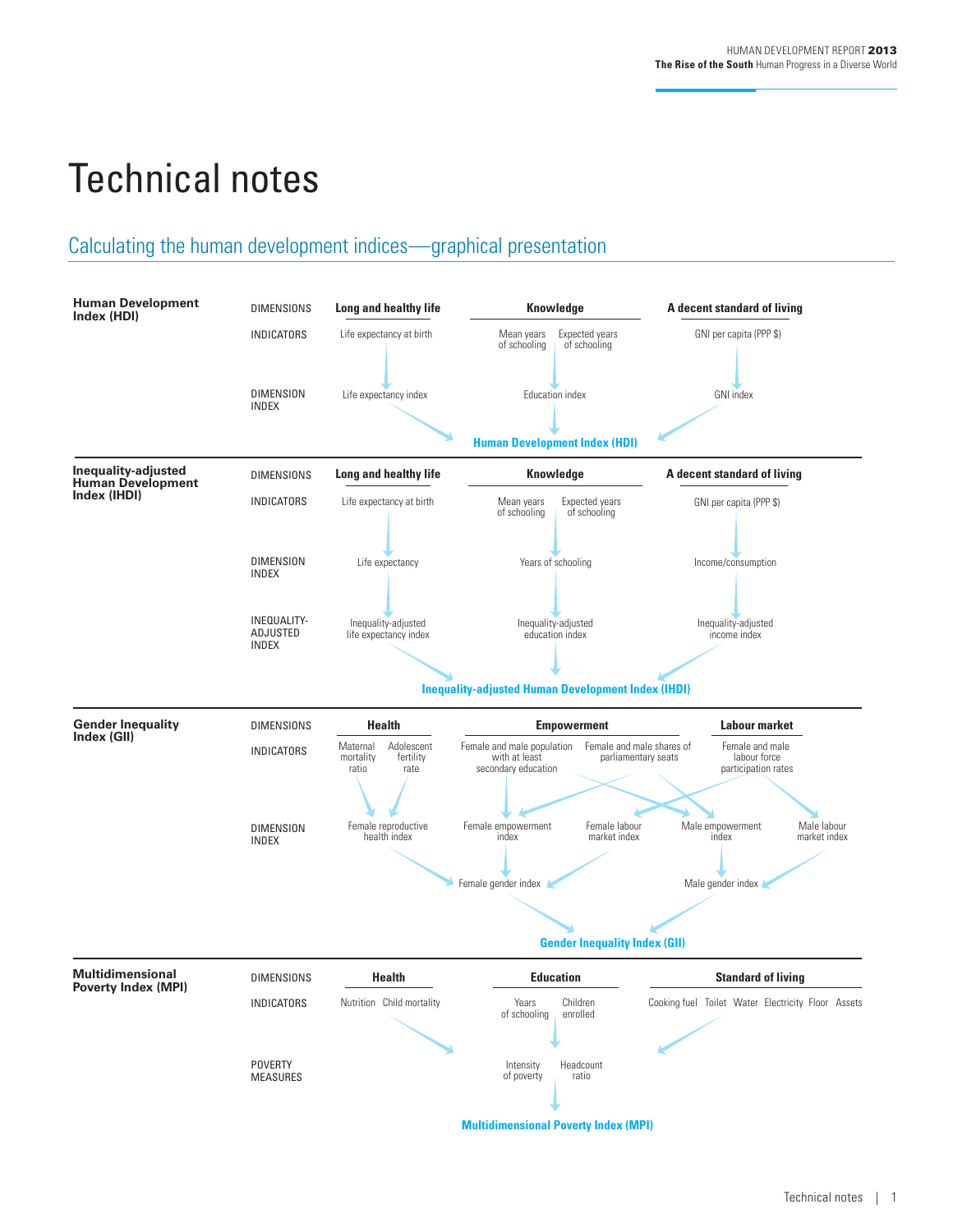## Technical note 1. Human Development Index

The Human Development Index (HDI) is a summary measure of key dimensions of human development. It measures the average achievements in a country in three basic dimensions of human development: a long and healthy life, access to knowledge and a decent standard of living. The HDI is the geometric mean of normalized indices from each of these three dimensions. For a full elaboration of the method and its rationale, see Klugman, Rodriguez and Choi (2011). This technical note describes the steps to calculate the HDI, data sources and the methodology used to express income.

## Steps to calculate the Human Development Index

There are two steps to calculating the HDI.

#### Step 1. Creating the dimension indices

Minimum and maximum values (goalposts) are set in order to transform the indicators into indices between 0 and 1. The maximums are the highest observed values in the time series (1980–2012). The minimum values can be appropriately conceived of as subsistence values. The minimum values are set at 20 years for life expectancy, at 0 years for both education variables and at \$100 for per capita gross national income (GNI). The low value for income can be justified by the considerable amount of unmeasured subsistence and nonmarket production in economies close to the minimum, not captured in the official data.

#### *Goalposts for the Human Development Index in this Report*

| <b>Indicator</b>            | <b>Observed maximum</b>       | <b>Minimum</b> |
|-----------------------------|-------------------------------|----------------|
| Life expectancy (years)     | 83.6<br>(Japan, 2012)         | 20.0           |
| Mean years of schooling     | 13.3<br>(United States, 2010) | 0              |
| Expected years of schooling | 18.0<br>(capped at)           | $\mathbf 0$    |
| Combined education index    | 0.971<br>(New Zealand, 2010)  | $\overline{0}$ |
| GNI per capita (PPP \$)     | 87,478<br>(Qatar, 2012)       | 100            |

Having defined the minimum and maximum values, the subindices are calculated as follows:

Dimension index = 
$$
\frac{\text{actual value} - \text{minimum value}}{\text{maximum value} - \text{minimum value}}.
$$
 (1)

For education, equation 1 is applied to each of the two subcomponents, then a geometric mean of the resulting indices is created and finally, equation 1 is reapplied to the geometric mean of the indices using 0 as the minimum and the highest geometric

mean of the resulting indices for the time period under consideration as the maximum. This is equivalent to applying equation 1 directly to the geometric mean of the two subcomponents.

Because each dimension index is a proxy for capabilities in the corresponding dimension, the transformation function from income to capabilities is likely to be concave (Anand and Sen 2000). Thus, for income the natural logarithm of the actual, minimum and maximum values is used.

#### Step 2. Aggregating the subindices to produce the Human Development Index

The HDI is the geometric mean of the three dimension indices:

$$
(I_{Life}^{\gamma_5} \cdot I_{Education}^{\gamma_5} \cdot I_{Income}^{\gamma_5}). \tag{2}
$$

#### *Example: Ghana*

| <b>Indicator</b>                 | <b>Value</b> |  |
|----------------------------------|--------------|--|
| Life expectancy at birth (years) | 64.6         |  |
| Mean years of schooling          | 7.0          |  |
| Expected years of schooling      | 114          |  |
| GNI per capita (PPP \$)          | 1.684        |  |

Note: Values are rounded.

Life expectancy index 
$$
=
$$
  $\frac{64.6 - 20}{83.6 - 20} = 0.701$ 

Mean years of schooling index = 
$$
\frac{7.0 - 0}{13.3 - 0} = 0.527
$$

Expected years of schooling index 
$$
=
$$
  $\frac{11.4 - 0}{18.0 - 0} = 0.634$ 

$$
Equation index = \frac{\sqrt{0.527 \cdot 0.634} - 0}{0.971 - 0} = 0.596
$$

$$
Income index = \frac{\ln(1,684) - \ln(100)}{\ln(87,478) - \ln(100)} = 0.417
$$

Human Development Index =  $\sqrt[3]{0.701 \cdot 0.596 \cdot 0.417} = 0.558$ 

## Data sources

- Life expectancy at birth: UNDESA (2011)
- Mean years of schooling: Barro and Lee (2011) and HDRO updates based on UNESCO Institute for Statistics (2012) data on education attainment using the methodology outlined in Barro and Lee (2010)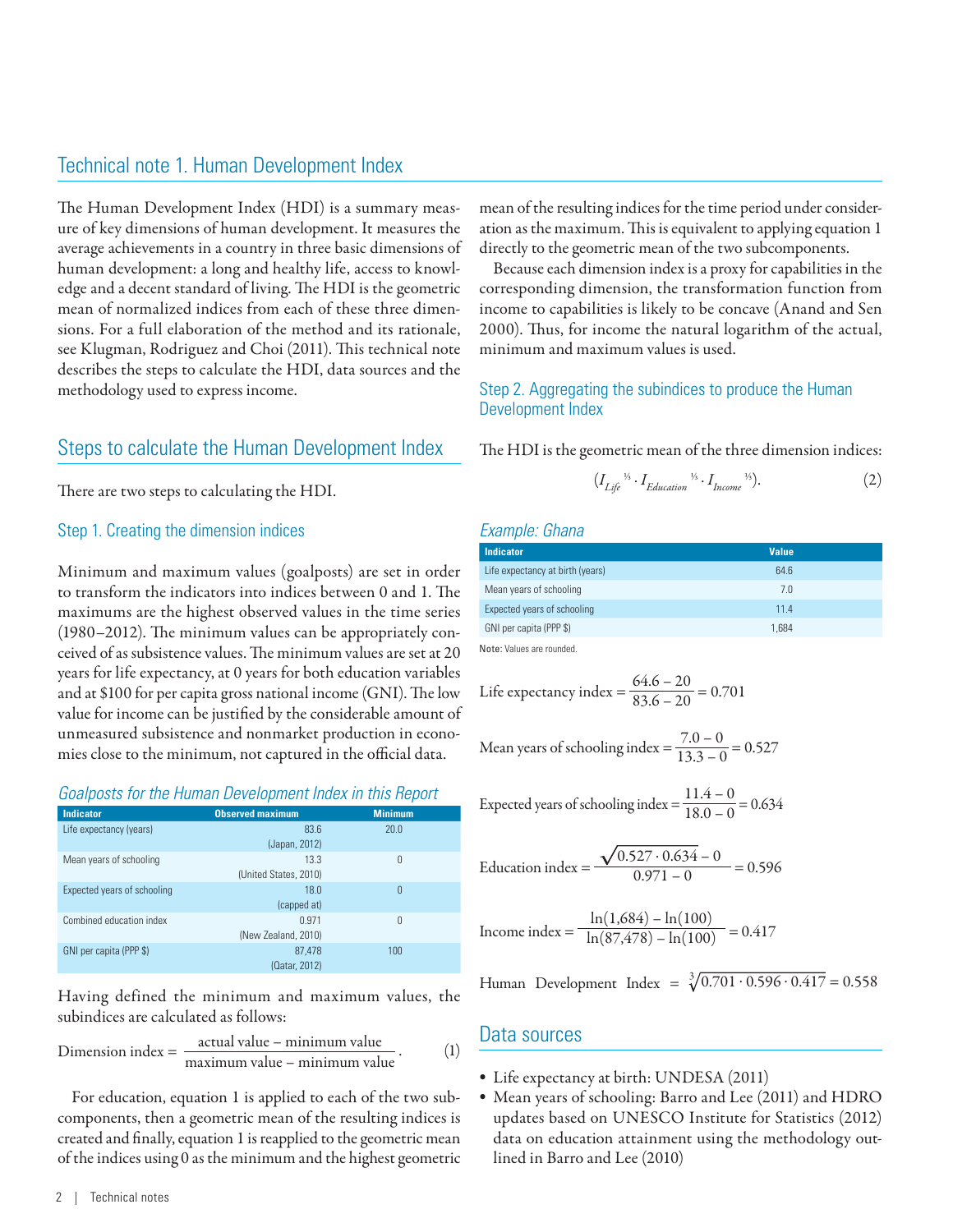- Expected years of schooling: UNESCO Institute for Statistics (2012)
- GNI per capita: World Bank (2012a), IMF (2012), UNSD (2012a) and UNDESA (2011)

# Methodology used to express income

GNI is traditionally expressed in current monetary terms. To make GNI comparable across time, GNI is converted from current to constant terms by taking the value of nominal GNI per capita in purchasing power parity (PPP) terms for the base year (2005) and building a time series using the growth rate of real GNI per capita, as implied by the ratio of current GNI per capita in local currency terms to the GDP deflator.

Official PPPs are produced by the International Comparison Program (ICP), which periodically collects thousands of prices of matched goods and services in many countries. The last round of this exercise refers to 2005 and covers 146 countries. The 2011 round will produce new estimates by the end of 2013. The World Bank produces estimates for years other than the ICP benchmark based on inflation relative to the United States. Because other international organizations—such as the World Bank and the International Monetary Fund (IMF)—quote the base year in terms of the ICP benchmark, the HDRO does the same.

To obtain the income value for 2012, IMF-projected GDP growth rates (based on growth in constant terms) are applied to the most recent GNI values. The IMF-projected growth rates are calculated in local currency terms and constant prices rather than in PPP terms. This avoids mixing the effects of the PPP conversion with those of real growth of the economy.

# Estimating missing values

For a small number of countries that were missing one out of four indicators, the HDRO estimated the missing value using cross-country regression models. The details of the models used are available at http://hdr.undp.org/en/statistics/ understanding/issues/.

In this Report, the PPP conversion rates were estimated for Cuba and Occupied Palestinian Territory; expected years of schooling were estimated for Haiti, Liberia, Federated States of Micronesia, Palau, Papua New Guinea, Sierra Leone, South Africa, Tanzania, Turkmenistan, Zambia and Zimbabwe; and mean years of schooling were estimated for Antigua and Barbuda, Bahamas, Cape Verde, Eritrea, Grenada, Kiribati, St. Kitts and Nevis, St. Lucia, St. Vincent and the Grenadines, Solomon Islands and Vanuatu. The total number of countries with an HDI value calculated for 2012 remains 187.

# Technical note 2. Inequality-adjusted Human Development Index

The Inequality-adjusted Human Development Index (IHDI) adjusts the Human Development Index (HDI) for inequality in the distribution of each dimension across the population. It is based on a distribution-sensitive class of composite indices proposed by Foster, Lopez-Calva and Szekely (2005), which draws on the Atkinson (1970) family of inequality measures. It is computed as a geometric mean of geometric means, calculated across the population for each dimension separately (for details, see Alkire and Foster 2010).

The IHDI accounts for inequalities in HDI dimensions by "discounting" each dimension's average value according to its level of inequality. The IHDI equals the HDI when there is no inequality across people but falls further below the HDI as inequality rises. In this sense, the IHDI is the actual level of human development (taking into account inequality), while the HDI can be viewed as an index of the "potential" human development that could be achieved if there was no inequality. The "loss" in potential human development due to inequality is the difference between the HDI and the IHDI and is expressed as a percentage.

## Data sources

Since the HDI relies on country-level aggregates such as national accounts for income, the IHDI must draw on alternative sources of data to obtain insights into the distribution. The distributions have different units—life expectancy is distributed across a hypothetical cohort, while years of schooling and income are distributed across individuals.

Inequality in the distribution of HDI dimensions is estimated for:

- Life expectancy, using data from abridged life tables provided by UNDESA (2011). This distribution is grouped in age intervals  $(0-1, 1-5, 5-10, \ldots, 85+)$ , with the mortality rates and average age at death specified for each interval.
- Mean years of schooling, using household survey data harmonized in international databases, including the Luxembourg Income Study, Eurostat's European Union Survey of Income and Living Conditions, the World Bank's International Income Distribution Database, the United Nations Children's Fund's Multiple Indicators Cluster Survey, ICF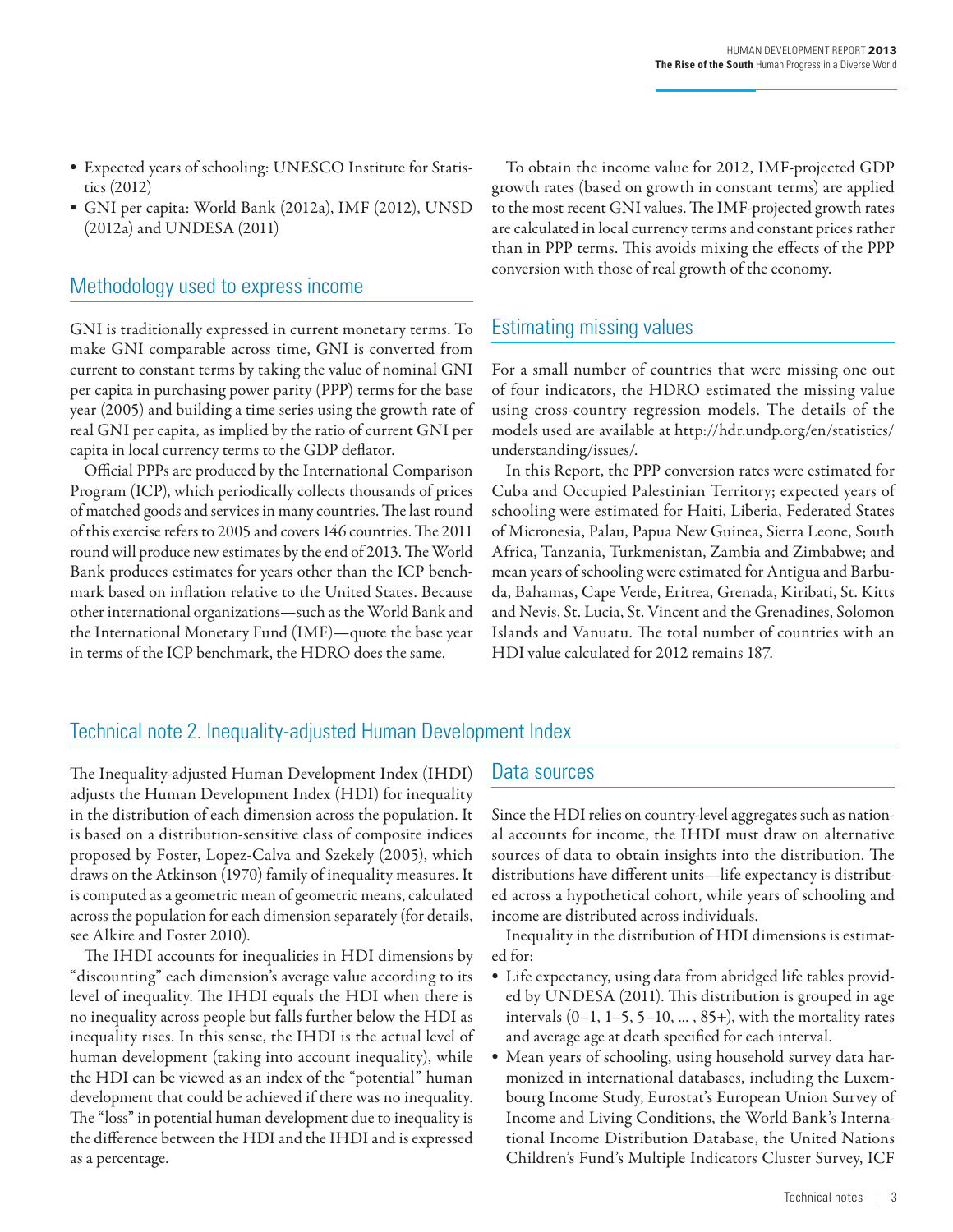Macro's Demographic and Health Survey and the United Nations University's World Income Inequality Database.

• Disposable household income or consumption per capita using the above listed databases and household surveys—or for a few countries, income imputed based on an asset index matching methodology using household survey asset indices (Harttgen and Vollmer 2011).

A full account of data sources used for estimating inequality in 2012 is available at http://hdr.undp.org/en/statistics/ihdi/.

## Steps to calculate the Inequality-adjusted Human Development Index

There are three steps to calculating the IHDI.

#### Step 1. Measuring inequality in the dimensions of the Human Development Index

The IHDI draws on the Atkinson (1970) family of inequality measures and sets the aversion parameter ε equal to 1.1 In this case the inequality measure is  $A = 1 - g/\mu$ , where *g* is the geometric mean and  $\mu$  is the arithmetic mean of the distribution. This can be written as:

$$
A_x = 1 - \frac{\sqrt[n]{X_1 \dots X_n}}{\overline{X}}
$$
 (1)

where  $\{X_1, ..., X_n\}$  denotes the underlying distribution in the dimensions of interest.  $A_x$  is obtained for each variable (life expectancy, mean years of schooling and disposable income or consumption per capita).<sup>2</sup>

The geometric mean in equation 1 does not allow zero values. For mean years of schooling one year is added to all valid observations to compute the inequality. Income per capita outliers—extremely high incomes as well as negative and zero incomes—were dealt with by truncating the top 0.5 percentile of the distribution to reduce the influence of extremely high incomes and by replacing the negative and zero incomes with the minimum value of the bottom 0.5 percentile of the distribution of positive incomes. Sensitivity analysis of the IHDI is given in Kovacevic (2010).

#### Step 2. Adjusting the dimension indices for inequality

The mean achievement in an HDI dimension,  $\bar{X}$ , is adjusted for inequality as follows:

$$
\overline{X} \cdot (1 - A_x) = \sqrt[n]{X_1 \dots X_n} \ .
$$

Thus the geometric mean represents the arithmetic mean reduced by the inequality in distribution.

The inequality-adjusted dimension indices are obtained from the HDI dimension indices,  $I_x$ , by multiplying them by  $(1 - A_x)$ , where  $A_{x}$ , defined by equation 1, is the corresponding Atkinson measure:

$$
I_x^* = (1 - A_x) \cdot I_x.
$$

The inequality-adjusted income index, *I \* Income*, is actually an adjusted index of the unlogged income values, *I<sub>Income</sub>*.. This enables the IHDI to account for the full effect of income inequality.

#### Step 3. Combining the dimension indices to calculate the Inequality-adjusted Human Development Index

The IHDI is the geometric mean of the three dimension indices adjusted for inequality. First, the IHDI that includes the unlogged income index (*IHDI*\*) is calculated:

$$
IHDI^* = \sqrt[3]{I_{Lij\hat{e}}^* \cdot I_{Education}^* \cdot I_{Income}^*} =
$$
  

$$
\sqrt[3]{(1 - A_{Lij\hat{e}}) \cdot I_{Lij\hat{e}} \cdot (1 - A_{Education}) \cdot I_{Education} \cdot (1 - A_{Income}) \cdot I_{Income}^*}
$$

The HDI based on unlogged income index (*HDI\**) is then calculated:

$$
HDI^* = \sqrt[3]{I_{Life} \cdot I_{Education} \cdot I_{Income^*}}.
$$

The percentage loss in the *HDI\** due to inequalities in each dimension is calculated as:

$$
Loss = 1 - \frac{IHDI^*}{HDI^*} = 1 - \sqrt[3]{(1 - A_{Life}) \cdot (1 - A_{Education}) \cdot (1 - A_{Inome})}.
$$

Assuming that the percentage loss due to inequality in income distribution is the same for both average income and its logarithm, the IHDI is then calculated as:

$$
IHDI = \left(\frac{IHDI^*}{HDI^*}\right) \cdot HDI = \sqrt[3]{\left(1 - A_{Lij}\right) \cdot \left(1 - A_{Education}\right) \cdot \left(1 - A_{homo}\right)} \cdot HDI.
$$

#### Notes on methodology and caveats

The IHDI is based on the Atkinson index, which satisfies subgroup consistency. This ensures that improvements or deteriorations in the distribution of human development within a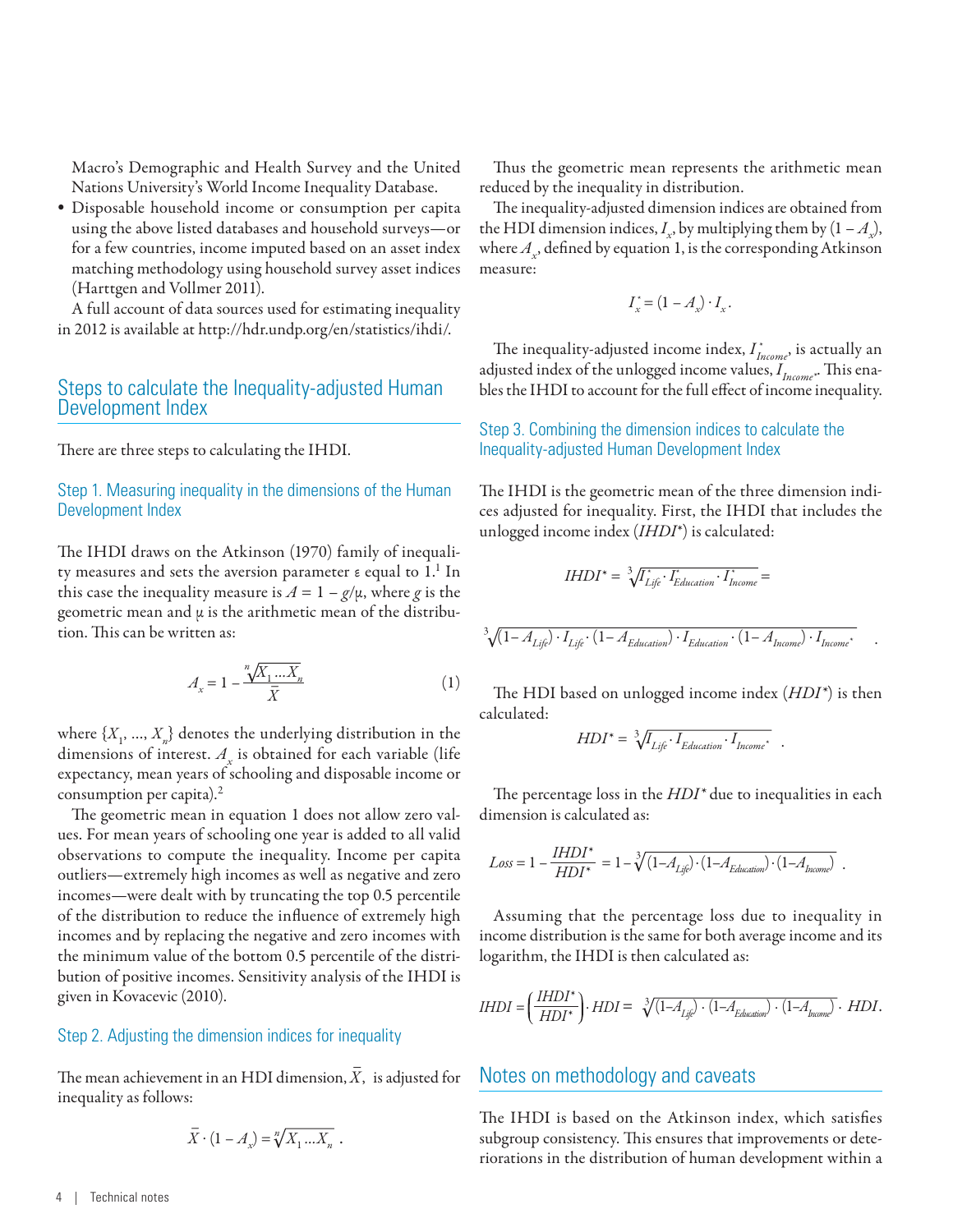certain group of society (while human development remains constant in the other groups) will be reflected in changes in the overall measure of human development. This index is also path independent, which means that the order in which data are aggregated across individuals, or groups of individuals, and across dimensions yields the same result—so there is no need to rely on a particular sequence or a single data source. This allows estimation for a large number of countries.

The main disadvantage is that the IHDI is not association sensitive, so it does not capture overlapping inequalities. To make the measure association sensitive, all the data for each individual must be available from a single survey source, which is not currently possible for a large number of countries.

#### *Example: Indonesia*

| <b>Indicator</b>                                                                    | <b>Indicator</b> | <b>Dimension</b><br>index | <b>Inequality</b><br>measure <sup>a</sup> (A1)               | <b>Inequality-adjusted index</b>        |
|-------------------------------------------------------------------------------------|------------------|---------------------------|--------------------------------------------------------------|-----------------------------------------|
| Life expectancy (years)                                                             | 69.8             | 0.783                     | 0.168                                                        | $(1 - 0.168) \cdot 0.783 = 0.652$       |
| Mean years of schooling                                                             | 5.8              | 0.439                     |                                                              |                                         |
| Expected years of schooling                                                         | 12.9             | 0.714                     |                                                              |                                         |
| <b>Education index</b>                                                              |                  | 0.577                     | 0.204                                                        | $(1-0.204) \cdot 0.577 = 0.459$         |
| Logarithm of gross<br>national income                                               | 8.33             | 0.550                     |                                                              |                                         |
| Gross national income (PPP \$)                                                      | 4.154            | 0.046                     | 0.177                                                        | $(1-0.177) \cdot 0.046 = 0.038$         |
| <b>Human Development</b><br>Index                                                   |                  |                           | <b>Inequality-adjusted Human</b><br><b>Development Index</b> | Loss<br>(%)                             |
| HDI with<br>$\sqrt[3]{0.783 \cdot 0.577 \cdot 0.046} = 0.275$<br>unlogged<br>income |                  |                           | $\sqrt[3]{0.652 \cdot 0.459 \cdot 0.038} = 0.225$            | 100.<br>$1 - 0.225 / 0.275$<br>$= 18.3$ |
| $\sqrt[3]{0.783 \cdot 0.577 \cdot 0.550} = 0.629$<br>HDI                            |                  |                           | $(0.225 / 0.275) \cdot 0.629 = 0.514$                        |                                         |

Note: Values are rounded.

a. Obtained from micro data: from life tables (UNDESA 2011) for life expectancy and from the World Bank's International Income Distribution Database for education and income distributions (the 2009 Survei Sosial Ekonomi Nasional was used for Indonesia).

# Technical note 3. Gender Inequality Index

The Gender Inequality Index (GII) reflects gender-based disadvantages in three dimensions—reproductive health, empowerment and the labour market—for as many countries as data of reasonable quality allow. The index shows the loss in potential human development due to inequality between female and male achievements in these dimensions. It varies between 0, where women and men fare equally, and 1, where either gender fares as poorly as possible in all measured dimensions.

It is computed using the association-sensitive inequality measure suggested by Seth (2009). The index is based on the general mean of general means of different orders—the first aggregation is by the geometric mean across dimensions; these means, calculated separately for women and men, are then aggregated using a harmonic mean across genders.

# Data sources

- Maternal mortality ratio *(MMR):* WHO and others (2012)
- Adolescent fertility rate *(AFR):* UNDESA (2011)
- Share of parliamentary seats held by each sex *(PR):* IPU (2012)
- Attainment at secondary and higher education *(SE)* levels: Barro and Lee (2011) and UNESCO Institute for Statistics (2012)
- Labour market participation rate *(LFPR):* ILO (2012)

# Steps to calculate the Gender Inequality Index

There are five steps to calculating the GII.

## Step 1. Treating zeros and extreme values

Because a geometric mean cannot be computed from a zero value, a minimum value of 0.1% is set for all component indicators. This implies that the maximum value for the maternal mortality ratio is truncated at 1,000 deaths per 100,000 births and that the female parliamentary representation of countries reporting zero is coded as 0.1%. Truncating the maternal mortality ratio can be justified by the normative assumption that countries with a maternal mortality ratio exceeding 1,000 do not differ in their inability to create conditions and support for maternal health. And even in countries without female members of the national parliament, women have some political influence.

Similarly, it is assumed that countries with 1–10 deaths per 100,000 live births are performing at essentially the same level and that differences are random; thus, they are all assigned a value of 10. Sensitivity analysis of the GII is given in Gaye and others (2010).

## Step 2. Aggregating across dimensions within each gender group, using geometric means

Aggregating across dimensions for each gender group by the geometric mean makes the GII association sensitive (see Seth 2009).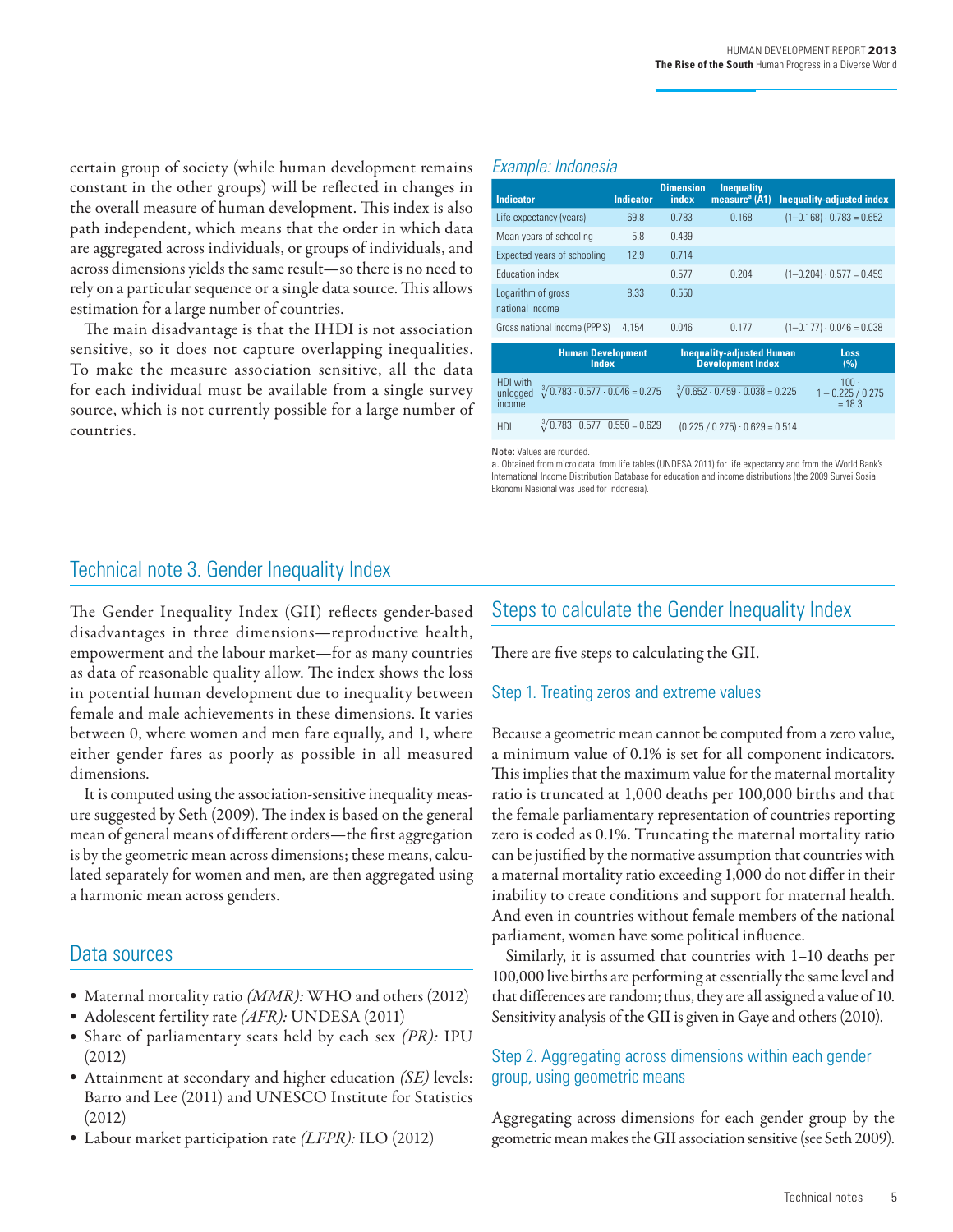For women and girls, the aggregation formula is

$$
G_F = \sqrt[3]{\left(\frac{10}{MMR} \cdot \frac{1}{AFR}\right)^{\frac{1}{2}} \cdot (PR_F \cdot SE_F)^{\frac{1}{2}} \cdot LFPR_F} ,\qquad (1)
$$

and for men and boys the formula is

$$
G_{M}=\sqrt[3]{1\cdot (PR_{M}\cdot SE_{M})^{\frac{1}{2}}\cdot LFPR_{M}}.
$$

The rescaling by 0.1 of the maternal mortality ratio in equation 1 is needed to account for the truncation of the maternal mortality ratio minimum at 10.

#### Step 3. Aggregating across gender groups, using a harmonic mean

The female and male indices are aggregated by the harmonic mean to create the equally distributed gender index

$$
HARM(G_F, G_M) = \left[\frac{(G_F)^{-1} + (G_M)^{-1}}{2}\right]^{-1}.
$$

Using the harmonic mean of geometric means within groups captures the inequality between women and men and adjusts for association between dimensions.

#### Step 4. Calculating the geometric mean of the arithmetic means for each indicator

The reference standard for computing inequality is obtained by aggregating female and male indices using equal weights (thus treating the genders equally) and then aggregating the indices across dimensions:

$$
G_{F,M}^{-} = \sqrt[3]{Health \cdot Empowerment \cdot LFPR}
$$
  
where  $\overline{Health} = \left(\sqrt{\frac{10}{MMR} \cdot \frac{1}{AFR}} + 1\right)/2$ ,  

$$
Empowerment = \left(\sqrt{PR_{F} \cdot SE_{F}} + \sqrt{PR_{M} \cdot SE_{M}}\right)/2
$$
, and  

$$
\overline{LFPR} = \frac{LFPR_{F} + LFPR_{M}}{2}.
$$

*Health* should not be interpreted as an average of corresponding female and male indices but as half the distance from the norms established for the reproductive health indicators—fewer maternal deaths and fewer adolescent pregnancies.

#### Step 5. Calculating the Gender Inequality Index

Comparing the equally distributed gender index to the reference standard yields the GII,

$$
I-\frac{HARM\left( G_{F},G_{M}\right) }{G_{\overline{F},\,\overline{M}}}
$$

.

#### *Example: Brazil*

|               |                                       | <b>Health</b>                          | <b>Empowerment</b>                                                                             |                                                              | <b>Labour market</b>                       |  |
|---------------|---------------------------------------|----------------------------------------|------------------------------------------------------------------------------------------------|--------------------------------------------------------------|--------------------------------------------|--|
|               | <b>Maternal</b><br>mortality<br>ratio | <b>Adolescent</b><br>fertility<br>rate | <b>Parliamentary</b><br>representation                                                         | <b>Attainment at</b><br>secondary<br>and higher<br>education | <b>Labour market</b><br>participation rate |  |
| Female        | 56.0                                  | 76.0                                   | 0.096                                                                                          | 0.488                                                        | 0.596                                      |  |
| Male          | na                                    | na                                     | 0.904                                                                                          | 0.463                                                        | 0.809                                      |  |
| $rac{F+M}{2}$ | $\frac{10}{56}$<br>$\frac{1}{76}$     | $= 0.524$                              | $\sqrt{0.096 \cdot 0.488} + \sqrt{0.904 \cdot 0.463}$<br>$\overline{\phantom{a}}$<br>$= 0.432$ |                                                              | $0.596 + 0.809$<br>2<br>$= 0.703$          |  |

na is not applicable.

Using the above formulas, it is straightforward to obtain:

$$
G_F \quad 0.185 = \sqrt[3]{\sqrt{\frac{10}{56} \cdot \frac{1}{76}} \cdot \sqrt{0.096 \cdot 0.488} \cdot 0.596}
$$

$$
G_M \quad 0.812 = \sqrt[3]{1 \cdot \sqrt{0.904 \cdot 0.463} \cdot 0.809}
$$

$$
HARM (G_{F_1} G_M) \quad 0.302 = \left[ \frac{1}{2} \left( \frac{1}{0.185} + \frac{1}{0.812} \right) \right]^{-1}
$$

$$
G_{\overline{F}_2} \overline{M} \quad 0.546 = \sqrt[3]{0.524 \cdot 0.432 \cdot 0.703}
$$

GII  $1 - (0.302/0.546) = 0.447$ .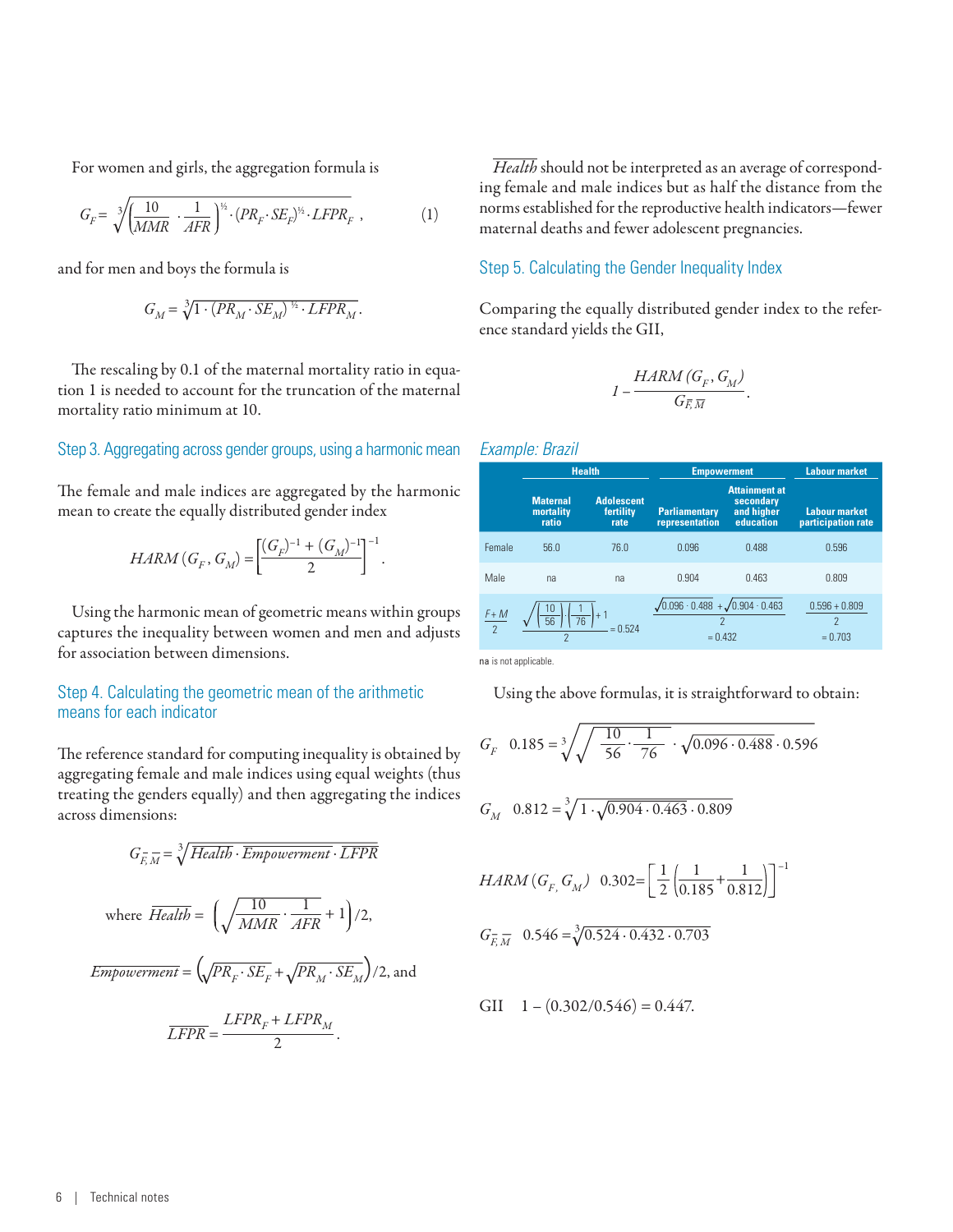# Technical note 4. Multidimensional Poverty Index

The Multidimensional Poverty Index (MPI) identifies multiple deprivations at the individual level in education, health and standard of living. It uses micro data from household surveys, and—unlike the Inequality-adjusted Human Development Index—all the indicators needed to construct the measure must come from the same survey. More details can be found in Alkire and Santos (2010).

## **Methodology**

Each person is assigned a deprivation score according to his or her household's deprivations in each of the 10 component indicators*.* The maximum score is 100%, with each dimension equally weighted; thus the maximum score in each dimension is 33.3%. The education and health dimensions have two indicators each, so each component is worth 33/2, or 16.7%. The standard of living dimension has six indicators, so each component is worth 33.6/6, or 5.6%.

The thresholds are as follows:

- Education: having no household member who has completed five years of schooling and having at least one school-age child (up to grade 8) who is not attending school.
- Health: having at least one household member who is malnourished and having had one or more children die.
- Standard of living: not having electricity, not having access to clean drinking water, not having access to adequate sanitation, using "dirty" cooking fuel (dung, wood or charcoal), having a home with a dirt floor, and owning no car, truck or similar motorized vehicle while owning at most one of these assets: bicycle, motorcycle, radio, refrigerator, telephone or television.

To identify the multidimensionally poor, the deprivation scores for each household are summed to obtain the household deprivation, *c.* A cut-off of 33.3%, which is the equivalent of one-third of the weighted indicators, is used to distinguish between the poor and nonpoor. If *c* is 33.3% or greater, that household (and everyone in it) is multidimensionally poor. Households with a deprivation score greater than or equal to 20% but less than 33.3% are vulnerable to or at risk of becoming multidimensionally poor. Households with a deprivation score of 50% or higher are severely multidimensionally poor.

The MPI value is the mean of deprivation scores *c* (above 33.3%) for the population and can be expressed as a product of two measures: the multidimensional headcount ratio and the intensity (or breadth) of poverty.

The headcount ratio, *H,* is the proportion of the population who are multidimensionally poor:

$$
H\!=\!\frac{q}{n}
$$

where *q* is the number of people who are multidimensionally poor and *n* is the total population.

The intensity of poverty, *A,* reflects the proportion of the weighted component indicators in which, on average, poor people are deprived. For poor households only (*c* greater than or equal to 33.3%), the deprivation scores are summed and divided by the total number of poor persons:

$$
A = \frac{\sum_{1}^{q} c}{q},
$$

where *c* is the deprivation score that the poor experience.

The deprivation score *c* of a poor person can be expressed as the sum of deprivations in each dimension  $j$  ( $j = 1, 2, 3$ ),  $c = c_1 + c_2 + c_3$ .

The contribution of dimension *j* to multidimensional poverty can be expressed as

$$
Contrib_j = \frac{\left(\sum_{1}^{q} c_j\right)/n}{MPI} .
$$

# Example using hypothetical data

|                                                                                      |                | <b>Household</b>        |                |                |                            |
|--------------------------------------------------------------------------------------|----------------|-------------------------|----------------|----------------|----------------------------|
| <b>Indicator</b>                                                                     | 1              | $\overline{2}$          | 3              | 4              | <b>Weights</b>             |
| Household size                                                                       | 4              | $\overline{7}$          | 5              | $\overline{4}$ |                            |
| <b>Education</b>                                                                     |                |                         |                |                |                            |
| No one has completed five years of schooling                                         | $\overline{0}$ | 1                       | $\overline{0}$ | $\mathbf{1}$   | $\frac{1}{3}$ ÷ 2 or 16.7% |
| At least one school-age child not enrolled in school                                 | $\Omega$       | 1                       | $\Omega$       | $\theta$       | $\frac{1}{3}$ ÷ 2 or 16.7% |
| <b>Health</b>                                                                        |                |                         |                |                |                            |
| At least one member is malnourished                                                  | $\theta$       | $\theta$                | $\mathbf{1}$   | $\overline{0}$ | $\frac{1}{3}$ ÷ 2 or 16.7% |
| One or more children have died                                                       | 1              | 1                       | $\mathbf{0}$   | 1              | $\frac{1}{3}$ ÷ 2 or 16.7% |
| <b>Living conditions</b>                                                             |                |                         |                |                |                            |
| No electricity                                                                       | $\theta$       | 1                       | 1              | 1              | $\frac{1}{3}$ ÷ 6 or 5.6%  |
| No access to clean drinking water                                                    | $\Omega$       | $\Omega$                | 1              | $\theta$       | $\frac{1}{3}$ ÷ 6 or 5.6%  |
| No access to adequate sanitation                                                     | $\theta$       | 1                       | 1              | $\overline{0}$ | $\frac{1}{3}$ ÷ 6 or 5.6%  |
| House has dirt floor                                                                 | $\Omega$       | $\Omega$                | $\Omega$       | $\theta$       | $\frac{1}{3}$ ÷ 6 or 5.6%  |
| Household uses "dirty" cooking fuel                                                  |                |                         |                |                |                            |
| (dung, firewood or charcoal)                                                         | $\mathbf{1}$   | $\overline{1}$          | $\mathbf{1}$   | 1              | $\frac{1}{3}$ ÷ 6 or 5.6%  |
| Household has no car and owns at most one of: bicycle,                               |                |                         |                |                |                            |
| motorcycle, radio, refrigerator, telephone or television                             | 0              | 1                       | 0              | 1              | $\frac{1}{3}$ ÷ 6 or 5.6%  |
| <b>Results</b>                                                                       |                |                         |                |                |                            |
| Household deprivation score, c (sum of each<br>deprivation multiplied by its weight) |                | 22.2% 72.2% 38.9% 50.0% |                |                |                            |
| Is the household poor $(c > 33.3\%)$ ?                                               | No             | Yes                     | Yes            | Yes            |                            |

Note: 1 indicates deprivation in the indicator; 0 indicates nondeprivation.